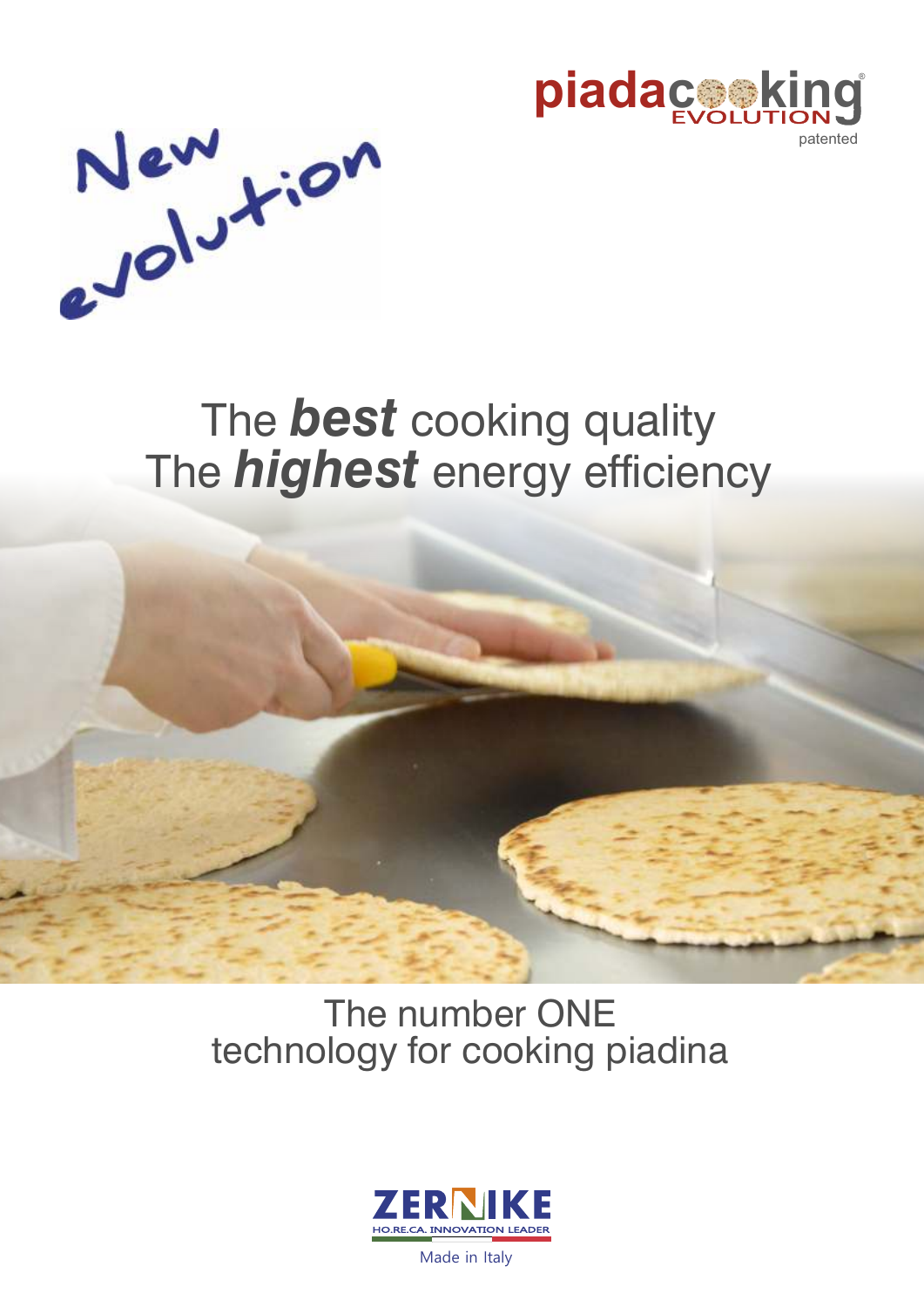## Zernike Innovation never stops

The Research&Development lab is the heart of Zernike, where, since 1998 we have been conducting our mission: **creating innovative and efficient technological solutions for the food service sector**.

We believe a company dedicated to technological innovation must never stop: **every client**, **every project, every intuition are part of a growth path for creating unique and performing devices**.

This approach laid the bases for the creation of *Piadacooking Evolution***, the new generation of griddles for cooking piadina**, pita, tortillas, etc. Quality and performance reliability, cost reduction and hygiene safety are brought to the highest levels, in a unique and patented device.

**Piadacooking Evolution** is a griddle designed **for cooking using low temperatures**. The innovative indirect heating technology with diathermic oil considerably **cuts electrical consumption**, reduces the cooking smoke and the **heat spread in the kitchen**, **enhances food taste** making it more healthy and with no burns.

**Piadacooking Evolution is completely designed and manufactured in Italy,** a quality detail which means reliability.

Furthermore, **Piadacooking Evolution** has undergone an important series of stress tests whose results confirm its total reliability.





In designing this new range, we managed to keep the same clean and sinuous lines which made the **Piadacooking** visual style unique, easy to use and clean, but at the same we modified the mechanical system.

With a **newly designed internal structure, Piadacooking Evolution** guarantees total reliability even in the harshest working conditions.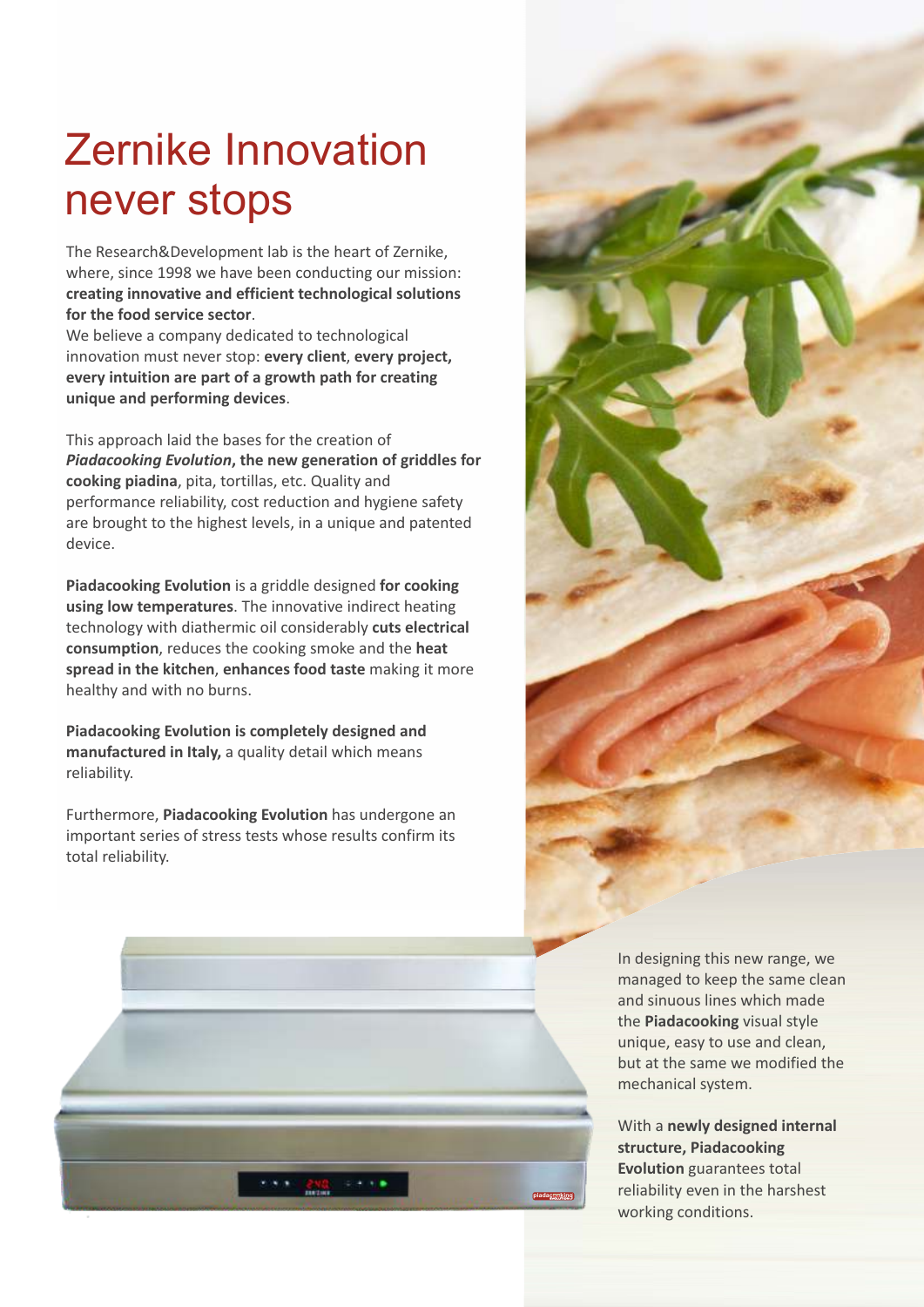#### piadacs<sub>oution</sub>g

### Energy consumption reduction

Thanks to the structural changes implemented, **Piadacooking Evolution** performs better and is more efficient. It allows **to cut an additional 15%** from the electric bill.



\* Piadacooking Evolution photographed with a thermographic camera which shows the heat. The picture was taken when the given set temperature was reached and clearly shows the temperature uniformity on the entire cooking surface.

### Additional news functions

Several new **functions have been added in the touch screen display,** in order to satisfy any need of the user: from the ordinary maintenance alarm, to the active hours counter, to the possibility of presetting the working programs.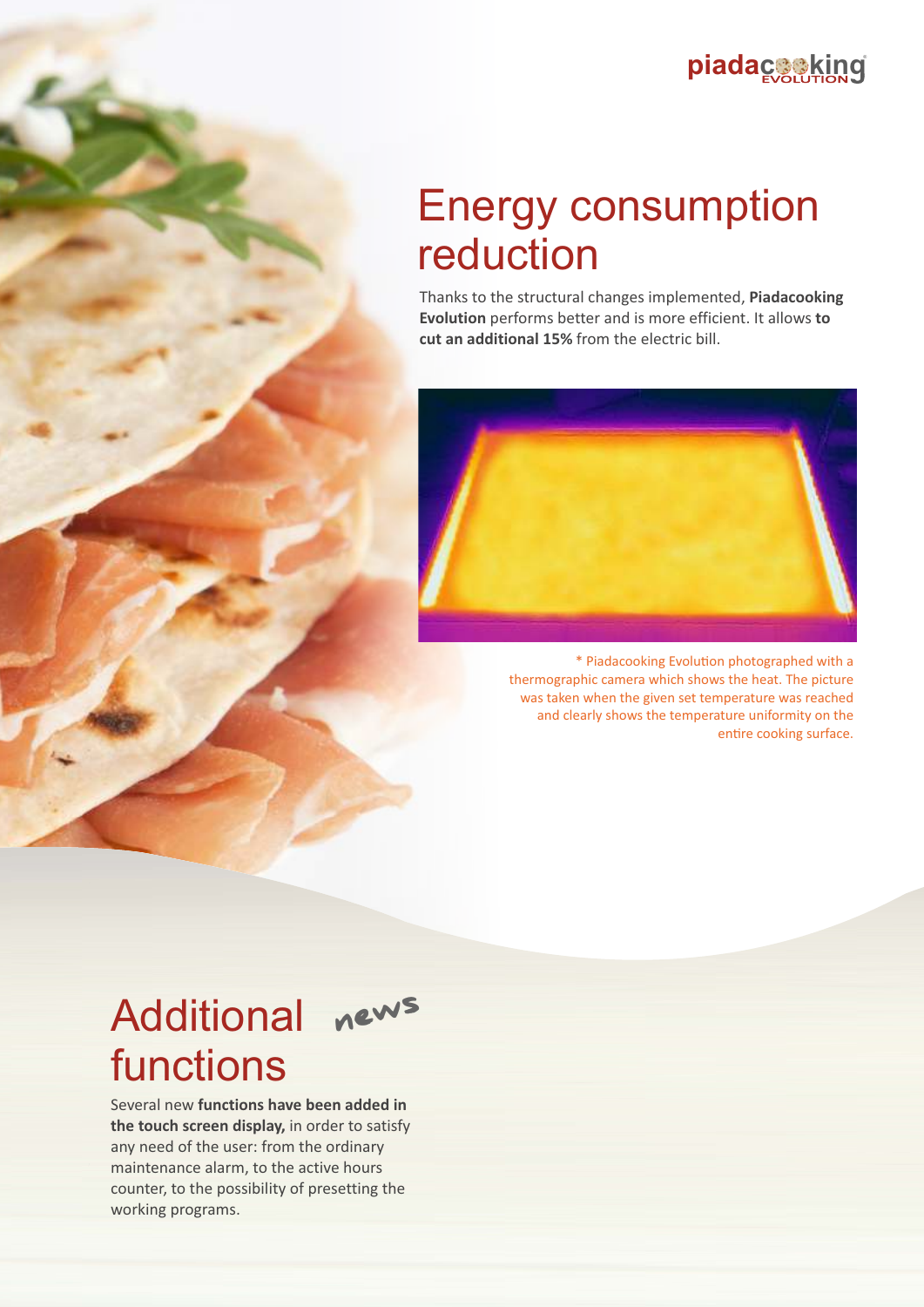



*Piadinas being cooked on the Piadacooking Evolution. The user can operate on the griddle without scalding their hands.*

### We care about your health...

**PiadaCooking Evolution** is the new generation of griddles for cooking piadina with low temperatures as well as many other products like pita, tortillas, etc. Two of the great advantages for the user are the **low energetic consumption** and **the minimal heat refraction.**

Evenly heated up by the diathermic oil, once Piadacooking Evolution **reaches the set temperature the infrared and the released heat do not reach the user, considerably reducing heating in the kitchen and heat-related health issues for the user.** Less stress for the staff!

During the hot seasons, especially during lunch breaks, i**t is easy to see the difference that Piadacooking Evolution** can make, besides guaranteeing unique performances in terms of energetic efficiency and food's organoleptic qualities.

### ...and your clients'

The low temperature cooking (201°-240°C) prevents the griddle **from reaching the burning point of saturated fats**, and to avoid producing dangerous amines and carboxylic acid: all substances which are normally generated using traditional cooking systems.

This feature allows you to preserve the original taste of the most popular and appreciated street food of the world.

Enjoy the infinite possibilities **of creating and customizing** your piadinas in a simple and healthy way!

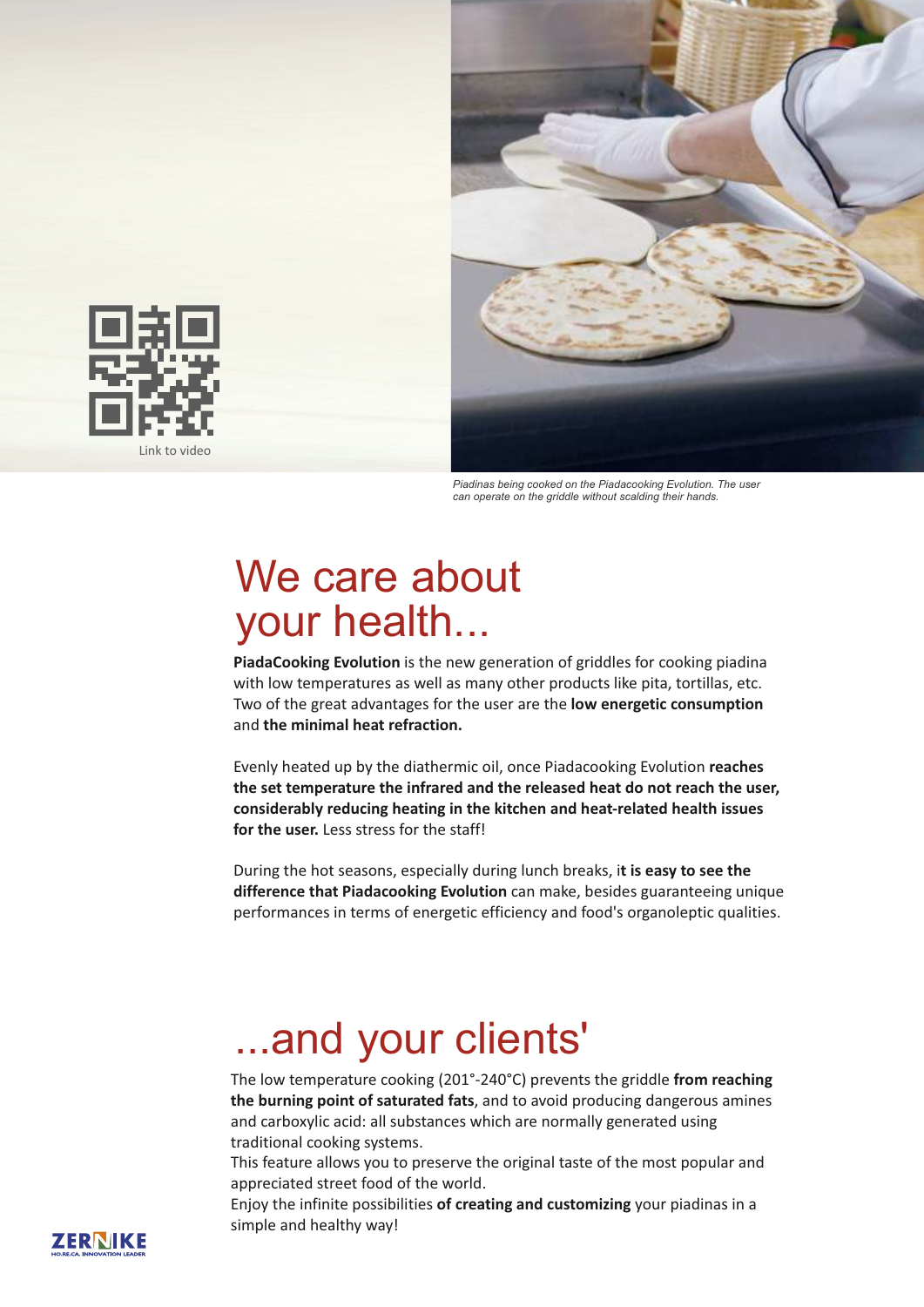#### piadacs<sub>oution</sub>g

### 4 advantages you will never give up

In designing Piadacooking Evolution our efforts aimed at creating functional solutions and practices to make the work in the kitchen easier.



| <b>FREQUENZE OTTICHE</b> |                                   |                            |  |  |
|--------------------------|-----------------------------------|----------------------------|--|--|
| <b>OPTICAL RADIATION</b> | <b>FYF</b>                        | <b>SKIN</b>                |  |  |
| <b>INFRARED</b>          | Corneal burns<br>Thermal cataract | Vasodilatation<br>Erythema |  |  |
|                          | Thermal damages                   | <b>Burns</b>               |  |  |

#### **LO SAI CHE:**

*"*[…]*Artificial optical radiations […] can provoke biological effects which in some case can damage health.* 

*The effects involving eyes and skin are due to superficial exposition to thermal energy and deep heat conduction.* 

*Workers exposed to hot environment with infrared presence for 10-15 years developed various pathologies* […]*"*

(Public Health Department – Workplace Safety Prevention Office)

#### You choose the temperature



You set the exact temperature degree knowing that it will perfectly reflect on the surface.

Thanks to **the new touch** 

**screen display, programming and setting are even more easy**, precise and functional. With just one click you can choose the preset cooking programs or set a fixed cooking time to help the unexperienced user.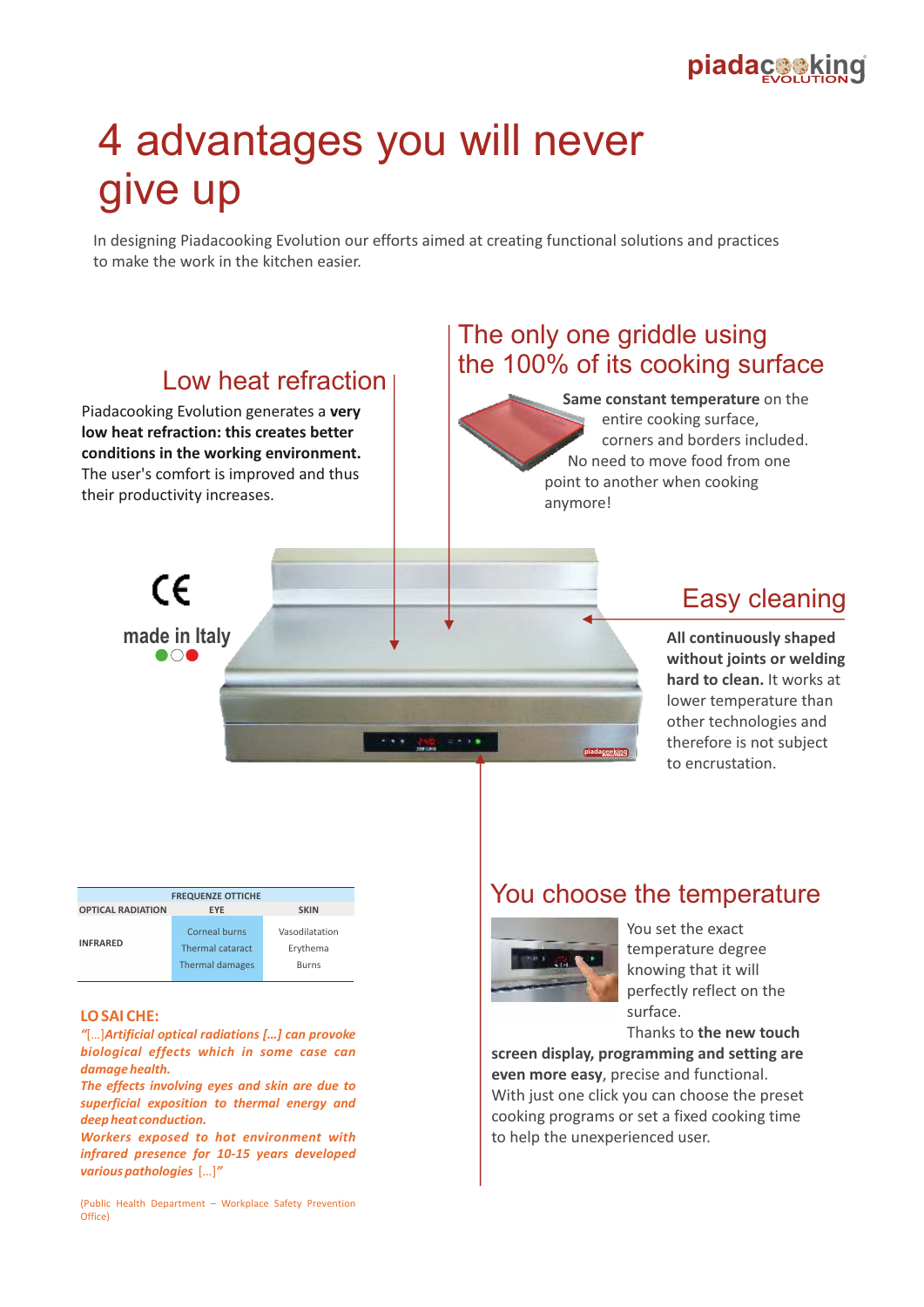

### Piadina: a street food successful story

Street food has become a very successful business in Italy and abroad. It is a crucial task for the market to respond to this demand with high quality product as **nowadays consumers are more careful, informed and**  exacting than before. Thus a piadina, a crescia or a tortilla become gourmet dishes, popular worldwide.

Besides the **creativity of chefs and firms owners**, the secret of street food's success owns a great deal to the technologies employed. In fact, Piadacooking Evolution is designed to respect the food's organoleptic qualities and keep it healthy thanks to an indirect heating system with low temperatures which prevent burns and the consequential creation of potentially toxic substances.

Using **low temperatures** thanks to the diathermic oil heating system, Piadacooking Evolution allows to considerably reduce the energetic consumption and **thus save on the electric bills**. A detail which means a **quick return on investment further heightened by the**  increased productivity given by the possibility to cook **on every spot of the cooking surface** different kinds of food.

*Vicenzo Liguori, PIADINERIA MORGAN Desenzano del Garda - BS Italy* 



*"..I am very satisfied with PIADACOOKING. Since I have been using it I can achieve an even, fast, precise and effective cooking. I must say that not only has the cooking quality improved radically but also the working environment and our health benefitted thanks to the very low heat radiation which PIADACOOKING produces. From an economic perspective we are very satisfied too: we save 40% on the electricity cost. This is real data verifiable with test or just by looking at the bills..."*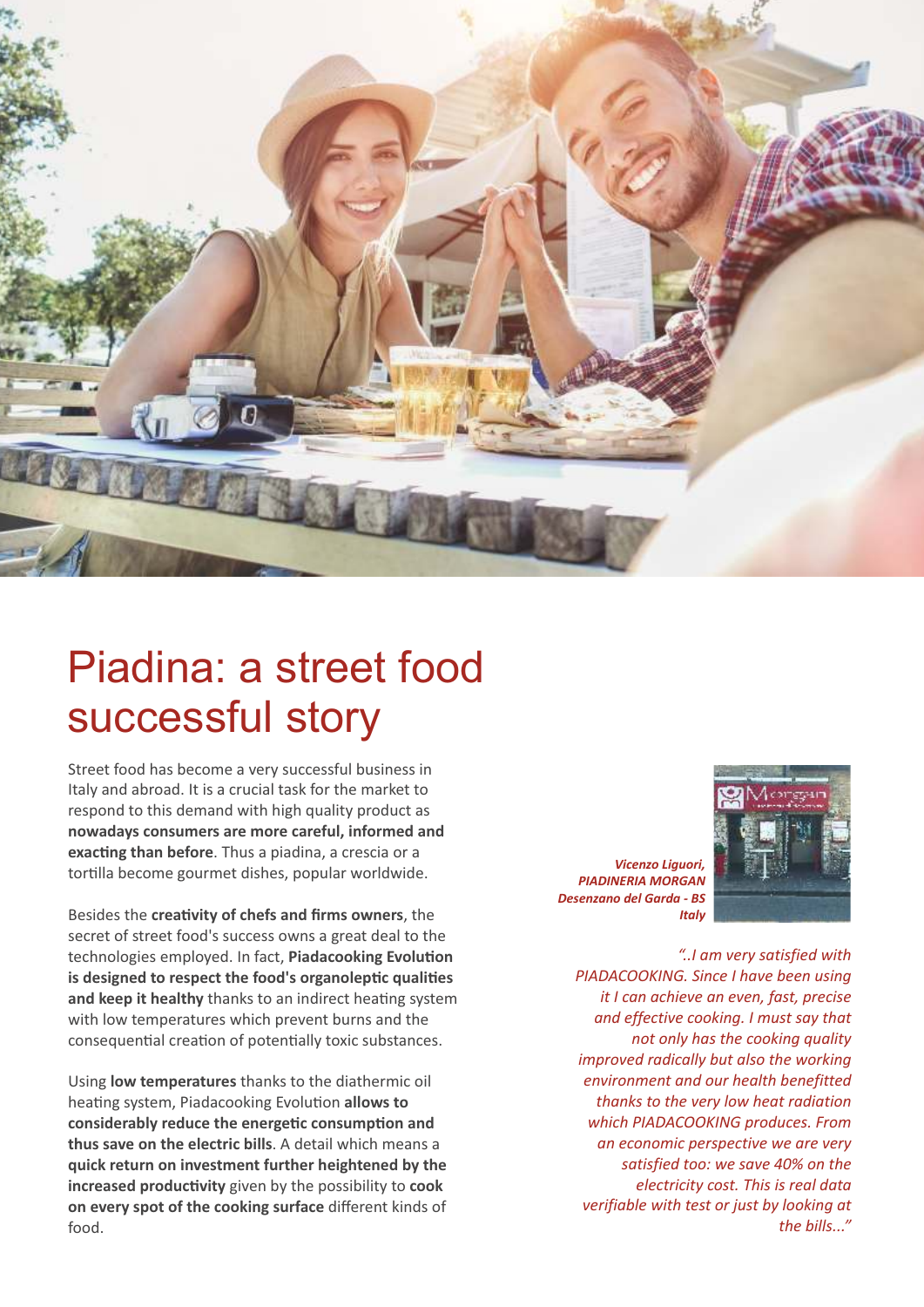### Economical and versatile ... it's Piadacooking

#### *IROI, return on investment, is extremely quick.*

Reduced energy consumption makes a quick return on investment in a few months.

*Energetic consumption is lower.* This is possible because diathermic fluid accumulates heat, working as a thermal store, and releases it slowly.

*No parts subject to wear and tear.* The special steel alloy the cooking surface is made of is crushproof. It does not wear out and it allows to cut food directly on the surface.

*Very low thermal dispersion.* As it does not overheat the workplace and it produces little smoke, Piadacooking Evolution is ideal for front cooking and can be placed anywhere.

-

*No pollution.* It does not produce toxic substances, it does not spoil food, it does not produce pollutants, it does not burn gas or other combustible.

*Made of stainless steel.* Precious long life material, not subject to changes or rust. It can be recycled at the end of its life.

#### 2.000,00 € per year of potential savings \*!

\* A comparison of the yearly savings on electricity bills of a 90x75cm sized Piadacooking Evolution to an identically sized electric grill of another brand, calculated on a 6 hours daily use for 6 days per week, during 11 months/year.

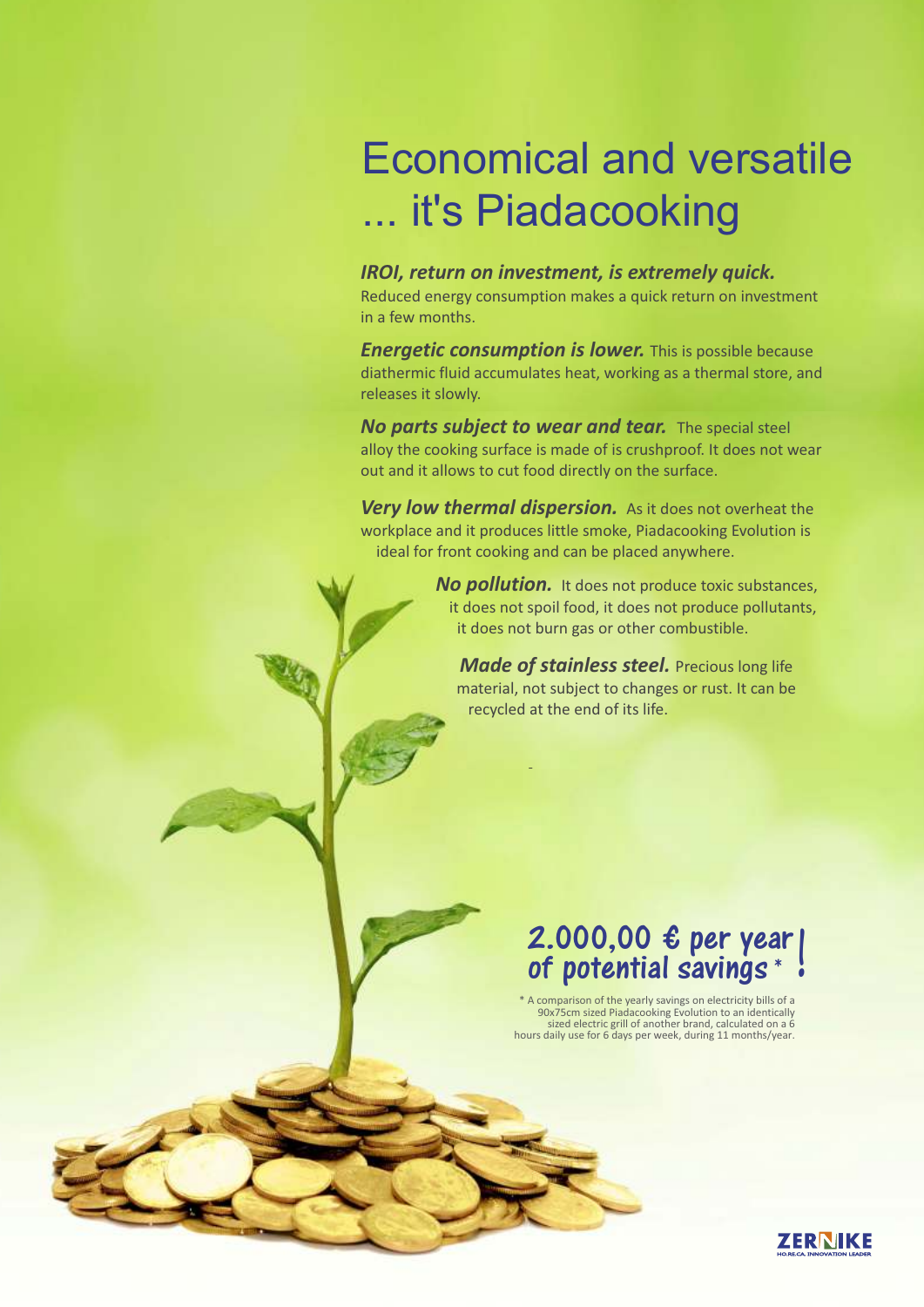



**Elena Benin***, LA PIDA SÉ PARSOT Milano - MI* 

asporto. *"...Thanks to Piadacooking Evolution now I can cook using the entire cooking surface. Thanks to the diathermic fluid heating system the temperature is even all over the griddle, there are no colder points and this allows a way better control on the cooking process. The low heat refraction hugely improved working conditions in our kitchen ..."*

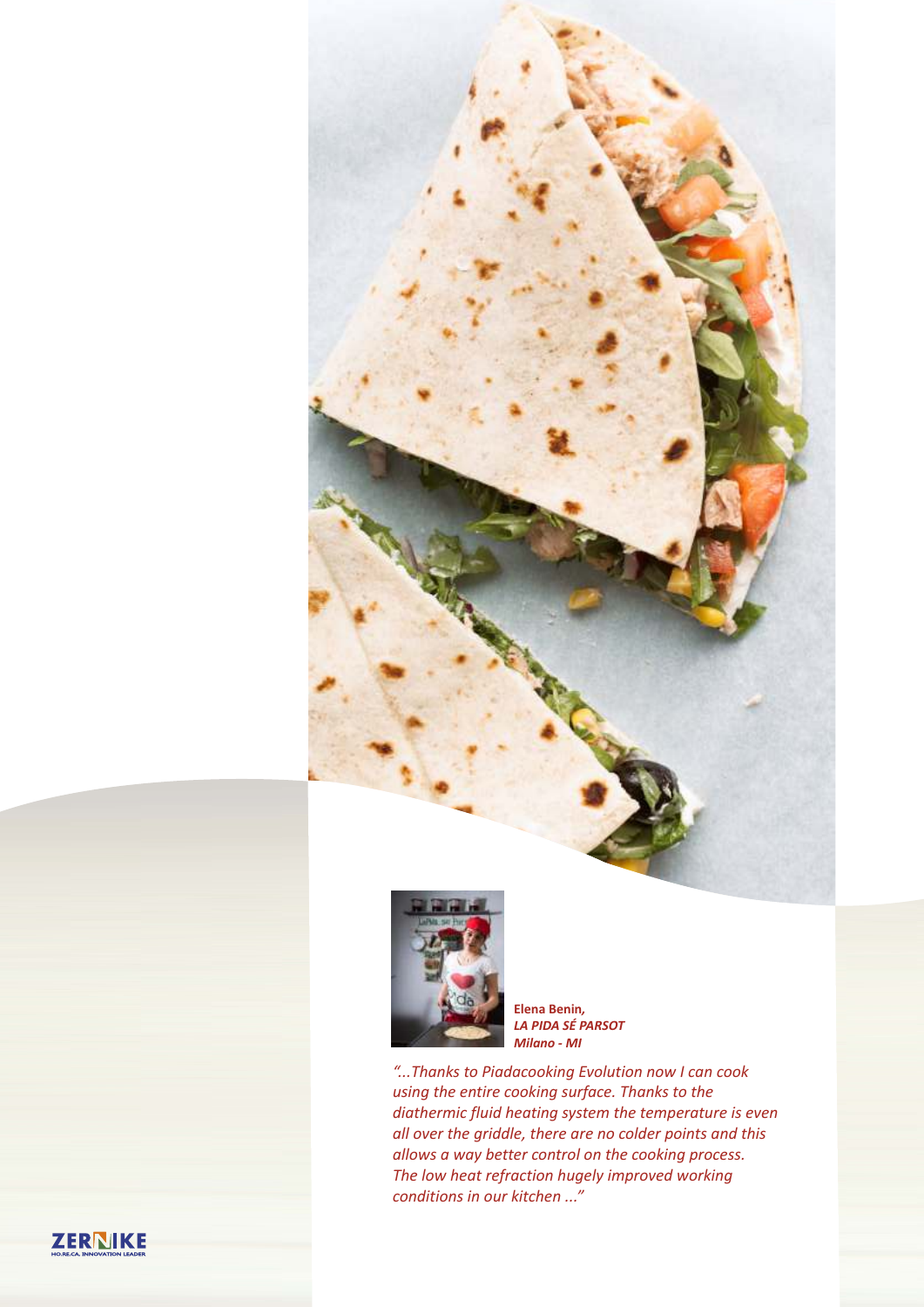### Piadacooking, the innovative solution

For an already established piadina store, **PiadaCooking Evolution** *is* **a concrete step toward success; it** constutes the detail able to give a radical turn to the product's quality, to costs and work organization. It is as well a solution for whom is looking for a **patented, high performing, cost reducing, innovative solution** to start up a new piadina kiosk, store or truck.

For Zernike, Piadacooking Evolution is not simply a griddle, it is part of a precise philosophy: **it is the choice of cooking in an healthy and efficient way, of giving the**  possibility, through technology, to combine tradition with high qualitative standards.

For clients eager to start up their first piadina store without anxiety, our distributors are at their disposal for illustrating all the cultural, economic, technological and operational aspects of the "Piadina world".





## Piadina

#### Quality

Piadina is a genuine product, made with simple and fresh ingredients. Prepared, cooked and filled in few minutes: you can offer your clients a healthy and fresh dish.

#### Versatile

Clients can choose a different filling every day and so will never get tired of eating piadina. You can offer piadina as a complete lunch or dinner replacement or as a simple snack. The filling combination are infinite: salami, cheese, sausages, gratinated vegetables, herbs, grilled meat, fish; as well as sweet filling like Nutella, honey or jam. Furthermore, you can serve it in the pizza version.

#### Quick

Quick and easy to prepare, piadina does not require particular cooking skills. Anybody, after a brief training, can be able to prepare it, cook it and fill it. and fresh dish.<br>**and fresh dish. 1.16 Telection 1.16 Telection properties properties properties properties properties properties properties properties properties properties properties properties** 

#### Take away

Piadina is a traditional dish<br>perfect for take-away shop.







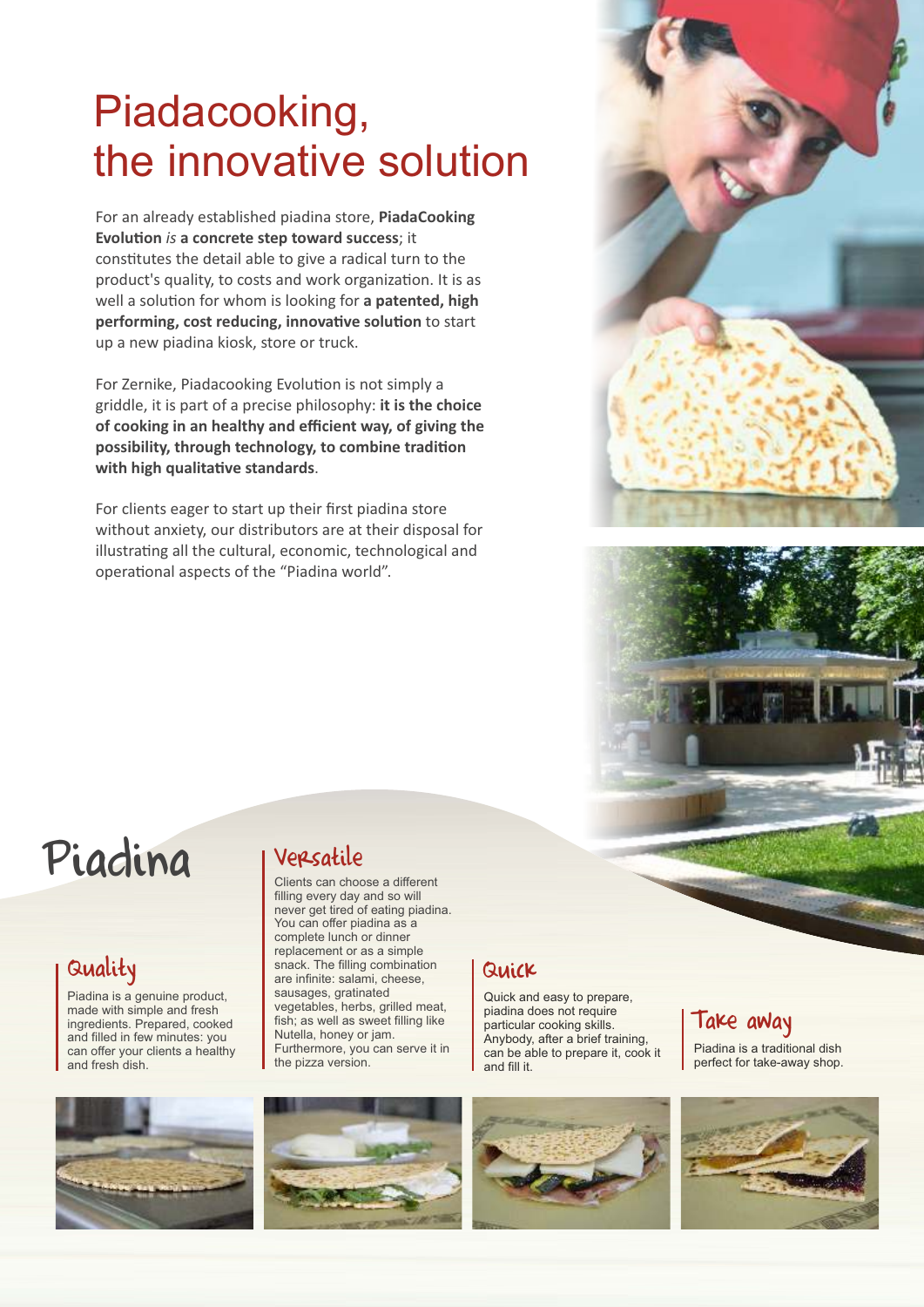### *Piadacooking Evolution.* All the versatility for all the different needs

|                                                                                                                     | $\cdots$                                                                        |                                                                                                                                                         |  |                                            |                                     |                          |                                                                                                                                                                   |
|---------------------------------------------------------------------------------------------------------------------|---------------------------------------------------------------------------------|---------------------------------------------------------------------------------------------------------------------------------------------------------|--|--------------------------------------------|-------------------------------------|--------------------------|-------------------------------------------------------------------------------------------------------------------------------------------------------------------|
|                                                                                                                     | Length 600<br>Depth 750                                                         |                                                                                                                                                         |  | Length 900<br>Depth 750                    |                                     | Length 1200<br>Depth 800 |                                                                                                                                                                   |
| <b>Model</b>                                                                                                        |                                                                                 |                                                                                                                                                         |  |                                            |                                     |                          |                                                                                                                                                                   |
| Flat without edges<br>Flat with edges                                                                               | PE6075L1S<br>PE6075L1C                                                          |                                                                                                                                                         |  | PE9075L1S<br>PE9075L1C                     |                                     | PE1275L2C                | The technical data reported are subject to possible future modifications.<br>Th company does not take responsibility for any imprecision present in this brochure |
| <b>Dimensions</b>                                                                                                   | 600x750x260h                                                                    |                                                                                                                                                         |  | 900x750x260h                               |                                     | 1200x800x300h            |                                                                                                                                                                   |
| Power                                                                                                               | 4.8 Kw                                                                          |                                                                                                                                                         |  | 6.6 Kw                                     |                                     | 9.6 Kw                   |                                                                                                                                                                   |
| <b>Tension</b>                                                                                                      | 400 V $\sim$ 3N                                                                 |                                                                                                                                                         |  | 400 V $\sim$ 3N                            |                                     | 400 V ~ 3N               |                                                                                                                                                                   |
| Piadine Ø 30cm                                                                                                      | 4 piadinas                                                                      |                                                                                                                                                         |  | 6 piadinas                                 |                                     | 8 piadinas               |                                                                                                                                                                   |
|                                                                                                                     |                                                                                 |                                                                                                                                                         |  |                                            |                                     |                          |                                                                                                                                                                   |
| <b>Base on legs</b>                                                                                                 |                                                                                 |                                                                                                                                                         |  | <b>Base with doors</b>                     |                                     |                          | <b>Base</b><br>with 2 drawers                                                                                                                                     |
| BG607585<br>BG907585<br>BG127585<br>BG157585<br>BG187585                                                            | 600x570x630h<br>900x570x630h<br>1200x570x630h<br>1500x570x630h<br>1800x570x630h | BA607585<br>600x570x630h<br>BAC900PC<br>900x570x630h<br>BA907585<br>1200x570x630h<br>BA127585<br>1500x570x630h<br>BA157585<br>1800x570x630h<br>BA187585 |  | 90                                         |                                     |                          |                                                                                                                                                                   |
|                                                                                                                     |                                                                                 |                                                                                                                                                         |  |                                            |                                     |                          |                                                                                                                                                                   |
| Shelf. It creates a space above<br>the griddle for allowing the<br>user to have everything they<br>need at<br>hand. |                                                                                 | The spatula to flip or<br>move the food<br>when cooking.                                                                                                |  | flat side to<br>facilitate the<br>griddle. | The scraper with<br>cleaning of the |                          | <b>CLEANIN</b><br>It can be<br>and bent<br>clean hot<br>surfaces.                                                                                                 |



| <b>Base on legs</b> |               |  |  |
|---------------------|---------------|--|--|
| BG607585            | 600x570x630h  |  |  |
| BG907585            | 900x570x630h  |  |  |
| BG127585            | 1200x570x630h |  |  |
| BG157585            | 1500x570x630h |  |  |
| BG187585            | 1800x570x630h |  |  |



| <b>Base with doors</b>                                   |                                                                                 |  |  |  |
|----------------------------------------------------------|---------------------------------------------------------------------------------|--|--|--|
| BA607585<br>BA907585<br>BA127585<br>BA157585<br>BA187585 | 600x570x630h<br>900x570x630h<br>1200x570x630h<br>1500x570x630h<br>1800x570x630h |  |  |  |
|                                                          |                                                                                 |  |  |  |



| <b>Base</b><br>with 2 drawers $+1$ door |              |  |
|-----------------------------------------|--------------|--|
| BAC900PC                                | 900x570x630h |  |





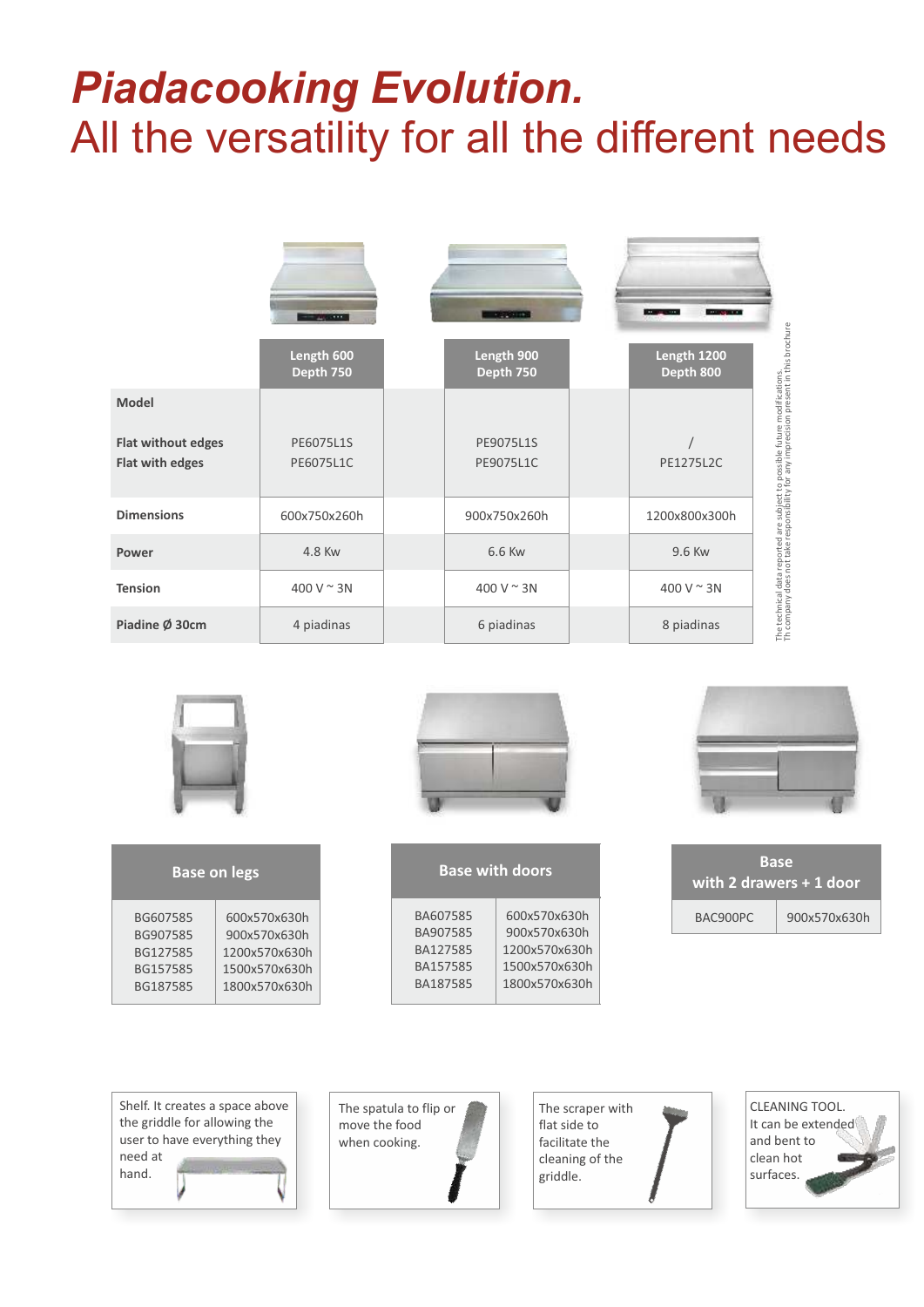



5 different models with the same efficiency, **to satisfy any productive and space related need.** 5 bases models to help you create the kitchen layout and better organize the work.